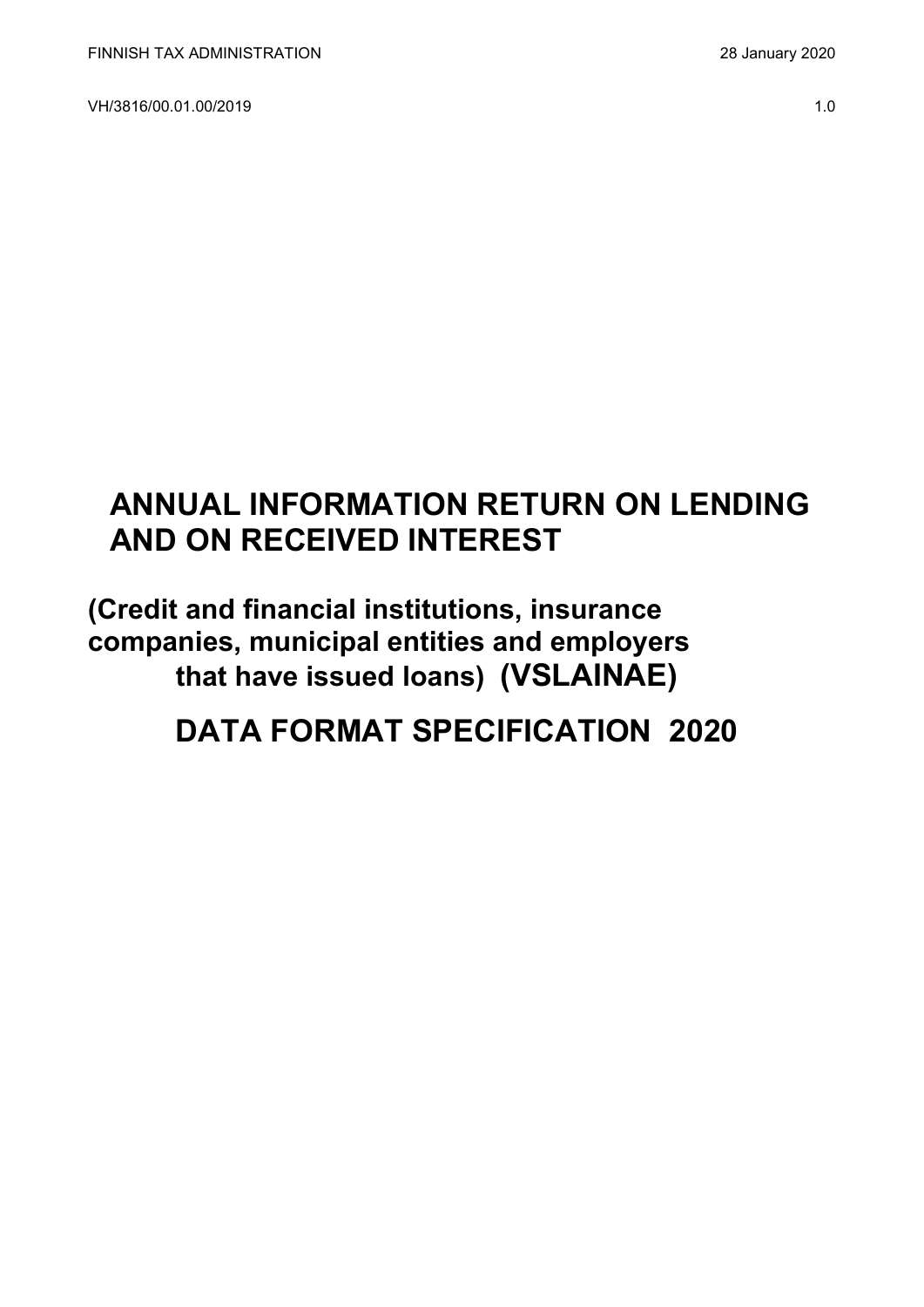## **TABLE OF CONTENTS**

| 1            |                                                              |  |
|--------------|--------------------------------------------------------------|--|
| $\mathbf{2}$ | DESCRIPTION OF THE INFORMATION FLOW AND SUBMITTAL OF FILES 3 |  |
|              | 2.1                                                          |  |
| 3            |                                                              |  |
| 4            |                                                              |  |
| 5            |                                                              |  |
| 6            |                                                              |  |
| 7            |                                                              |  |
| 8            |                                                              |  |
| 9            |                                                              |  |
|              |                                                              |  |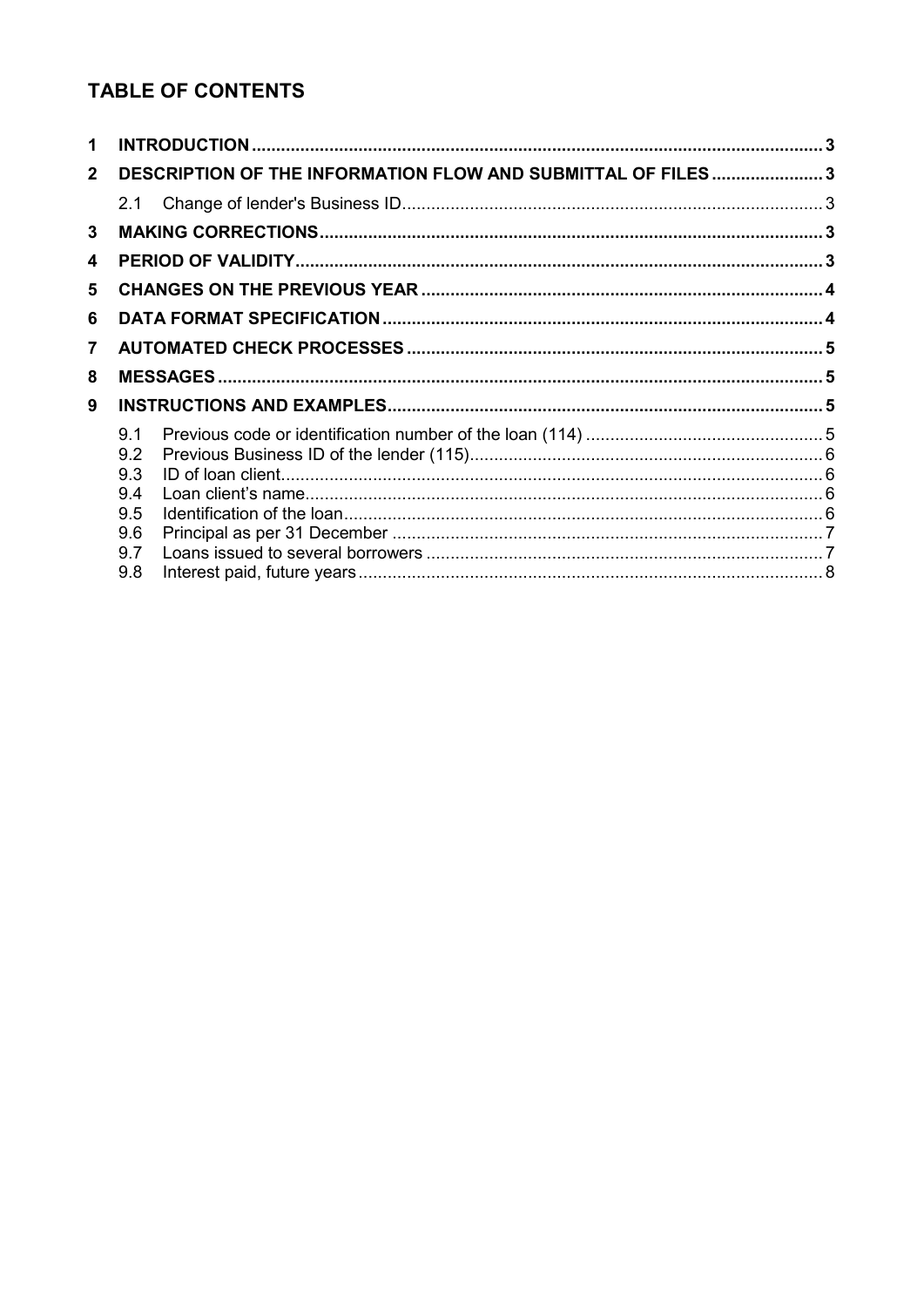# **Change history**

| <b>Date</b> | <b>Version</b> | <b>Description</b>                              |
|-------------|----------------|-------------------------------------------------|
| 28.1.2020   | 1.0            | First release concerning the 2020 taxable year. |
| 16.12.2020  |                | Text correction to chapter 3.                   |

#### <span id="page-2-0"></span>**1 INTRODUCTION**

This guidance explains the structure of the required inbound file and the check procedures that follow. For more information, see tax.fi > IT developers > e-Filing guidance > Electronic filing of information returns General description.

#### <span id="page-2-1"></span>**2 DESCRIPTION OF THE INFORMATION FLOW AND SUBMITTAL OF FILES**

For more information on how to log in specifically for different information flows, and for information on the locations of check routines for authorisations, click [here.](https://www.ilmoitin.fi/webtamo/sivut/IlmoituslajiRoolit?kieli=en&tv=VSLAINAE)

Credit institutions, financial institutions, internal company banks issuing loans to employees, insurance companies, municipalities and employers must send reports to the Finnish Tax Administration on all granted loans, including specifications of their purpose of use and interest paid by the debtor to the lender.

No data on loans is required when issued credit falls into the category of running accounts; the loan client has a continuous credit limit that can either be used or left unused, without specific agreement with the lender (Chapter 7, § 7.1, Consumer Protection Act (38/1978)).

No data on the loan is required if both its principal and interest equal zero euros.

## <span id="page-2-2"></span>**2.1 Change of lender's Business ID**

If your Business ID has changed (because of a bank merger, acquisition or any other reason) you are requested, as the party submitting the report (either the merged company or the acquiring company) to contact the Tax Administration before submitting the reports:

Finnish Tax Administration Hanna Arhonen hanna.arhonen@vero.fi Tanja Jämsä [tanja.jamsa@vero.fi](mailto:tanja.jamsa@vero.fi)

#### <span id="page-2-3"></span>**3 MAKING CORRECTIONS**

For information, see the article called Making corrections to submitted annual information tax.fi > Information and material on taxation > IT developers > e-Filing guidance > Making corrections to e-filed submittals of information returns.

#### <span id="page-2-4"></span>**4 PERIOD OF VALIDITY**

This specification sets out the requirements of file formatting that come into force 28 January 2020 and continue to be in force until a new version of this specification is released.

For deadline dates for filing, see tax.fi > Verohallinto > Ohjelmistokehittäjät > Aikataulut (Available in Finnish and Swedish).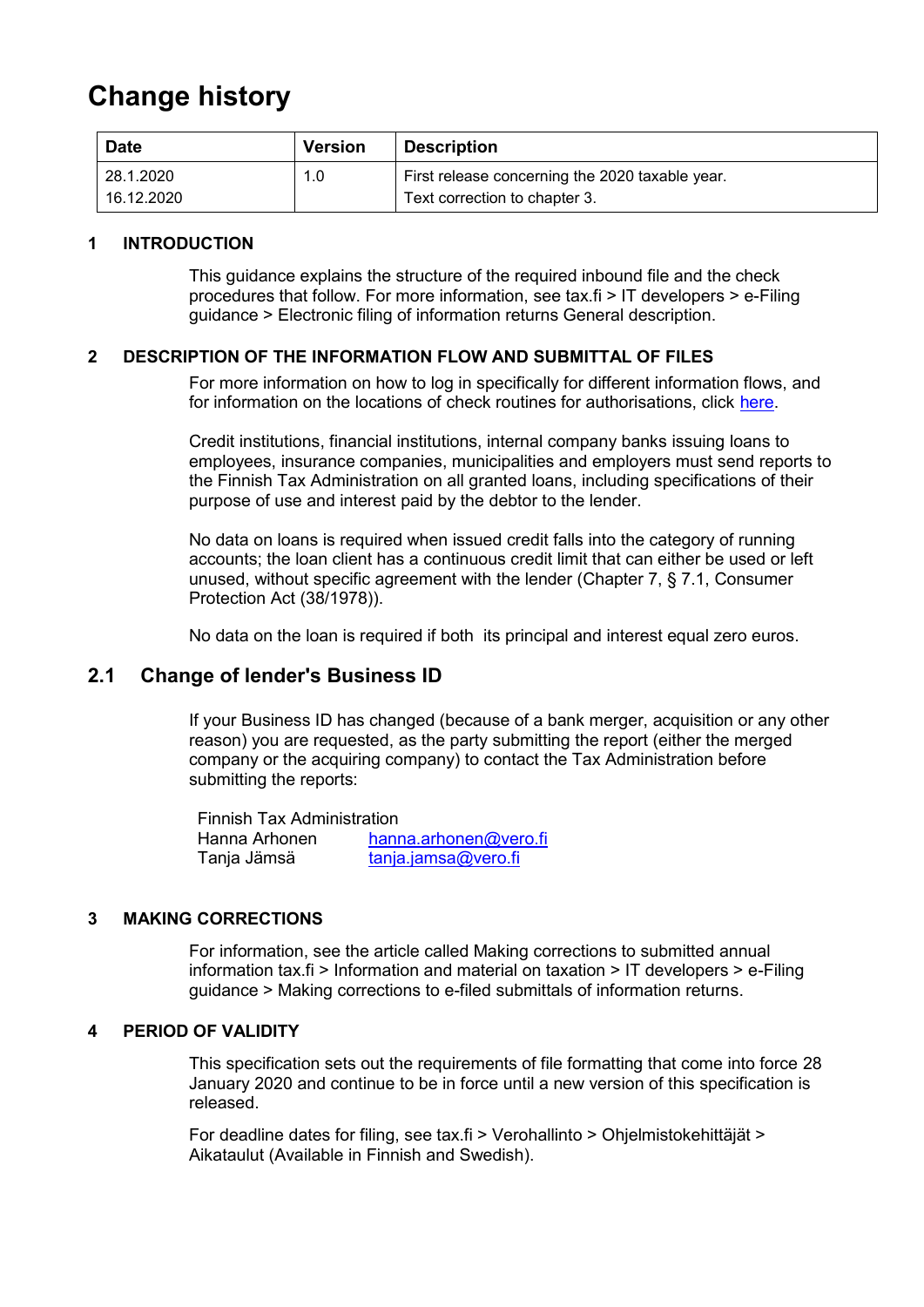#### <span id="page-3-0"></span>**5 CHANGES ON THE PREVIOUS YEAR**

| <b>Version</b> | ID            | Data<br>element | . .<br><b>Description</b> |
|----------------|---------------|-----------------|---------------------------|
| ט. ו           | 12/058<br>.ຯ– | Calendar year   | changed<br>Year           |

### <span id="page-3-1"></span>**6 DATA FORMAT SPECIFICATION**

| Position ID |     | P/V      | T  | L/T    | <b>Description</b>                                                                                                                                                       | Format                          | <b>Values</b>   |
|-------------|-----|----------|----|--------|--------------------------------------------------------------------------------------------------------------------------------------------------------------------------|---------------------------------|-----------------|
| $1 - 8$     | 000 | P        | T. |        | Identifier                                                                                                                                                               | AN <sub>8</sub>                 | <b>VSLAINAE</b> |
| 10          | 082 | V        |    |        | Deletion                                                                                                                                                                 | A1                              | D               |
| $11 - 14$   |     |          |    |        | Reserve space                                                                                                                                                            |                                 |                 |
| $15 - 18$   | 058 | P        | T  |        | Calendar year                                                                                                                                                            | <b>VVVV</b>                     | 2020            |
| 20-32       | 010 | P        | T  |        | Lender's personal identity code or Business ID                                                                                                                           | YTUNNUS2  <br>HETU <sub>2</sub> |                 |
| 34-44       | 083 | P        | T  | $\ast$ | Personal ID / Business ID of loan client<br>See 9.3 ID of loan client                                                                                                    | YTUNNUS  <br><b>HETU</b>        |                 |
| 46-80       | 085 | V/P      | ET | $\ast$ | Loan client's name<br>See 9.4 Loan client's name                                                                                                                         | <b>AN35</b>                     |                 |
| 82-116      | 101 | P        | T  |        | Code or identification number of the loan<br>See 9.5 Identification of the loan                                                                                          | <b>AN35</b>                     |                 |
| 118-119 102 |     | P        |    |        | Purpose of use of the loan<br>01 = permanent home or major home repair financing<br>$09 =$ other financing                                                               | N <sub>2</sub>                  | 01,09           |
| 121-122 103 |     | $\vee$   |    |        | Loan has more than one purpose<br>$01$ = one purpose only<br>$02$ = more than one purpose                                                                                | N <sub>2</sub>                  | 01, 02          |
| 124-135 104 |     | V        |    | $\ast$ | Interests paid                                                                                                                                                           | R9,2                            |                 |
| 137-148 105 |     | V        |    |        | Interest paid, future years<br>See 9.8 Interest paid, future years                                                                                                       | R9,2                            |                 |
| 150-161 106 |     | V        |    | $\ast$ | Principal as per 31 December<br>See 9.6 Pricipal as per 31 December                                                                                                      | R9,2                            |                 |
| 163-165 111 |     | P        |    |        | Quantity of borrowers<br>See 9.7 Virhe. Viitteen lähdettä ei löytynyt.                                                                                                   | N <sub>3</sub>                  |                 |
| 167-201 112 |     | <b>V</b> |    |        | Description of loan purpose and financial objectives                                                                                                                     | <b>AN35</b>                     |                 |
| 203-204 113 |     | V        |    |        | Other party, not the loan client, pays the interest<br>$01$ = the loan client himself pays the interest<br>02 = another party, not the loan client, pays the<br>interest | N <sub>2</sub>                  | 01, 02          |
| 206-240 114 |     | V        | ET | $\ast$ | Previous code or identification number of the loan<br>See 9.1 Previous code or identification number of the<br>loan (114)                                                | AN35                            |                 |
| 242-250 115 |     | V        | ET | $\ast$ | Previous Business ID of the lender<br>See 9.2 Previous Business ID of the lender (115)                                                                                   | <b>YTUNNUS</b>                  |                 |
| 252-286 041 |     | V        |    |        | Name of data provider/contact person                                                                                                                                     | AN35                            |                 |
| 288-322 042 |     | <b>V</b> |    |        | Phone number of data provider/contact person                                                                                                                             | PUHELIN2                        |                 |
| 324-358 048 |     | V        |    |        | Software application that produced the file                                                                                                                              | AN35                            |                 |
| 360-371 014 |     | P        | T  |        | Name of the software that produced the file                                                                                                                              | Υ-<br>TUNNUS_AN<br>2            |                 |
| 373-386 198 |     | P        |    |        | Software-generated timestamp                                                                                                                                             | PPKKVVVV<br><b>HHMMSS</b>       |                 |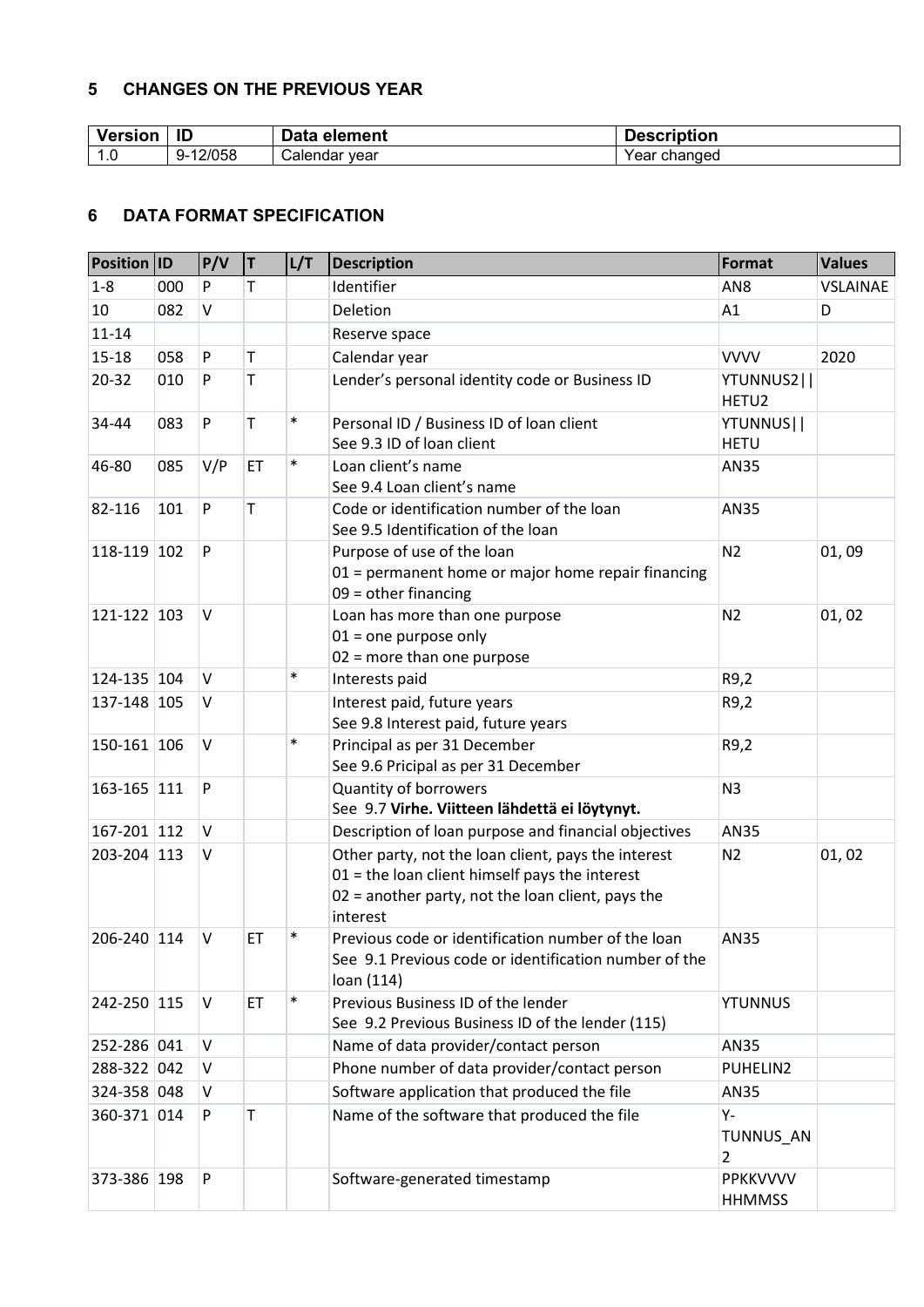| 999<br>- - - |  | $- \cdot$<br>.<br>. identifier<br>Final | $+$ N $8$<br>$\sim$ |  |
|--------------|--|-----------------------------------------|---------------------|--|
|              |  |                                         |                     |  |

#### <span id="page-4-0"></span>**7 AUTOMATED CHECK PROCESSES**

| New/<br>Chan-<br>ged | ID         | <b>Description of rule</b>                                                                                            |
|----------------------|------------|-----------------------------------------------------------------------------------------------------------------------|
|                      | 104<br>106 | Principal (106) is mandatory if interest (104) is not reported.                                                       |
|                      |            | #137; Report either interest (104) or principal (106) in the record.                                                  |
|                      | 106<br>104 | Interest (104) is mandatory if principal (106) is not reported.                                                       |
|                      |            | #137; Report either interest (104) or principal (106) in the record.                                                  |
|                      | 104        | #1342; Paid interest (104) must be greater than, or equal to, Paid interest relating                                  |
|                      | 105        | to future years (105).                                                                                                |
|                      | 104<br>105 | #1343; Paid interest relating to future years (105) must not be populated unless<br>Paid interest (104) is populated. |
|                      | 010        | #1344; Lender's personal identity code or Business ID (010) must be different                                         |
|                      | 115        | from the Previous Business ID of the lender (115).                                                                    |
|                      | 101        | #1345; Code or identification number of the loan (101) must be different from the                                     |
|                      | 114        | Previous Code or Identification No of Loan (114).                                                                     |
|                      | 083        | #1348; If a dummy code is given as the Debtor's ID (083), you must populate                                           |
|                      | 085        | Debtor's Name (085).                                                                                                  |

#### <span id="page-4-1"></span>**8 MESSAGES**

Not applicable to this information flow.

#### <span id="page-4-2"></span>**9 INSTRUCTIONS AND EXAMPLES**

#### <span id="page-4-3"></span>**9.1 Previous code or identification number of the loan (114)**

The previous code or ID number of the loan is submitted if the terms and conditions of the loan remain the same. This information is only given in the year when the change took place.

Example: Your system has forced the change of loan code 1234A into loan code 56789B some time during 2020. In your 2020 information return filing you must give the new code 56789B in 'Code or identification number of the loan' and the old code 1234A in this data element.

In your 2021 filing ALL you have to write is 'Code or identification number of the loan' (56789B) and not duplicate your reporting of the change.

If two (or more) loans were combined into one new loan, do the following: Include the two (or more) previous loans in this information return, using their original codes/IDs, reporting their paid interest as zero euros and their principal as zero euros.

Then report the new loan in this information return, its new code/ID, including the payments of interest during the taxable year, and the amount of its principal at December 31st. Do NOT report any previous code or ID of any of the loans.

If you correct a return filed earlier, and this earlier return shows the previous code or ID number of the loan, you must submit that detail again in the correction return.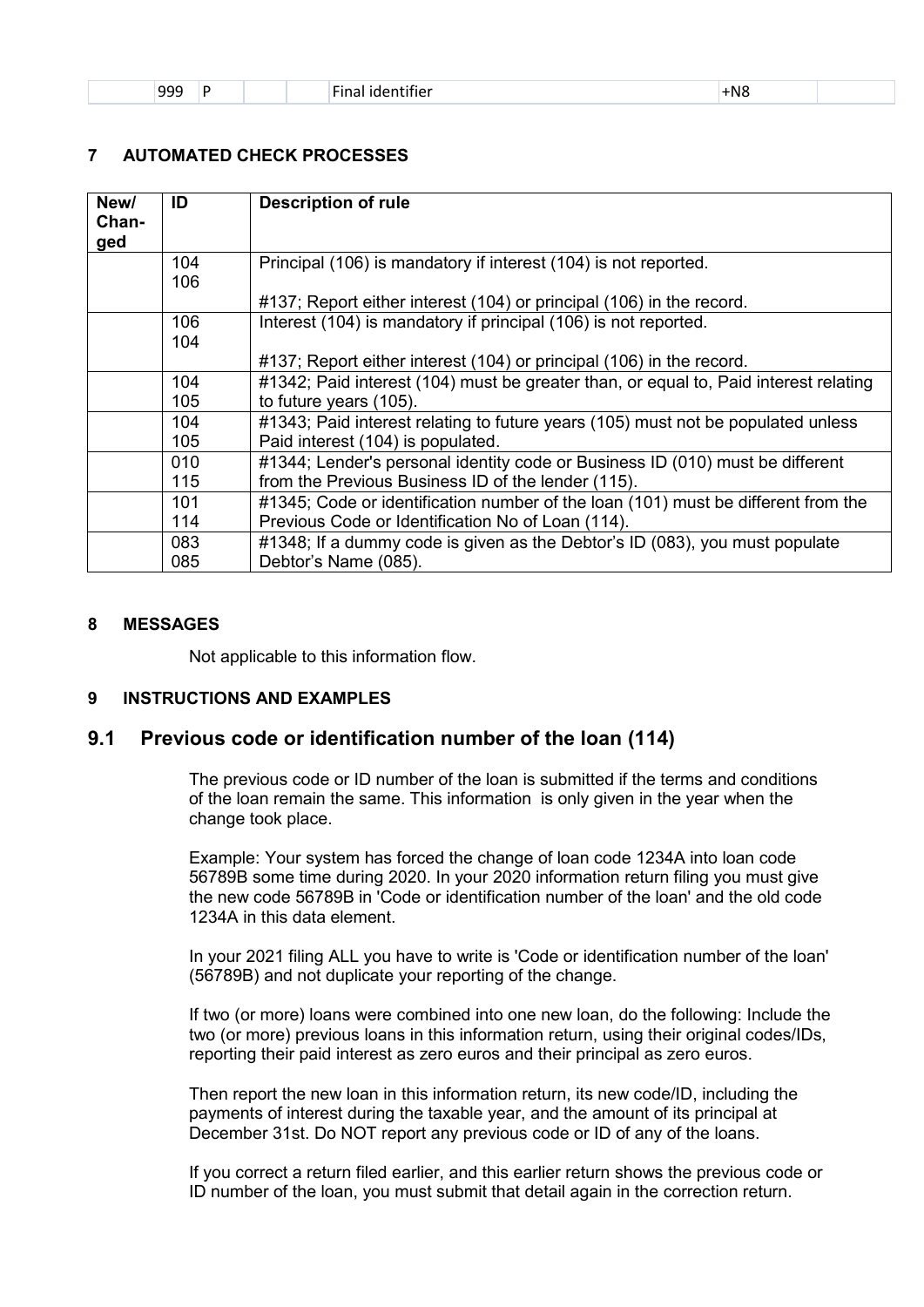## <span id="page-5-0"></span>**9.2 Previous Business ID of the lender (115)**

The Business ID of the previous lender is given, if the terms and conditions of the loan remain the same. This information is only given in the year when the change took place.

Example: The lender organisation previously had the Business ID 1234567-8 but it was changed into 2345678-9 some time during 2020. In your 2020 filing, you must write the new Business ID 2345678-9 in 'Personal or Business ID of the Lender' (pos. 15-25) and the old Business ID 1234567-8 in this data element.

In your 2021 filing, ALL you have to write is 'Personal or Business ID of the Lender' (2345678-9) and not duplicate your reporting of the change.

And if the loan code were to change, see above for the instructions for 'Previous code or identification number of the loan'.

If you correct a return filed earlier and this earlier return shows the previous Business ID of the lender, you must submit that detail again in the correction return.

#### <span id="page-5-1"></span>**9.3 ID of loan client**

Enter here the borrower's verified personal identity code or, for a natural person, their Business ID. If the borrower does not know the Business ID or the personal identity code of the natural person, enter their date of birth in the format ddmmyy-UUUU.

Only enter details on loans and interests for loans that are granted to borrowers who are physical persons or estates of deceased persons. Also file these details for selfemployed persons and agricultural or forestry operators.

#### <span id="page-5-2"></span>**9.4 Loan client's name**

This information is mandatory if the loan client's personal identity code or Business ID is missing or incomplete, consisting of the date of birth only. Write the loan client's name exactly as it is recorded in the registers of the credit or financial institution issuing the loan. Accordingly, fill in the name in this field in the data-record format associated with the Business ID or personal identity code – not in the format used in the loan agreement (if different).

### <span id="page-5-3"></span>**9.5 Identification of the loan**

Write the loan code/ID number in the same format as it is recorded in the data files or registers, for all loans or bank accounts with credit. The code or ID is the key for identifying the loan, and therefore you are requested to use the same code or ID in the same format during the following reporting years, in your future information return filings.

However, if you change the loan code/ID number from what it was before, you must indicate the previous, old loan code/ID in the "Previous code or identification no. of loan" data element.

The same string of digits cannot be the identifier of more than one loan. The code must not be made up of alphabetic characters alone.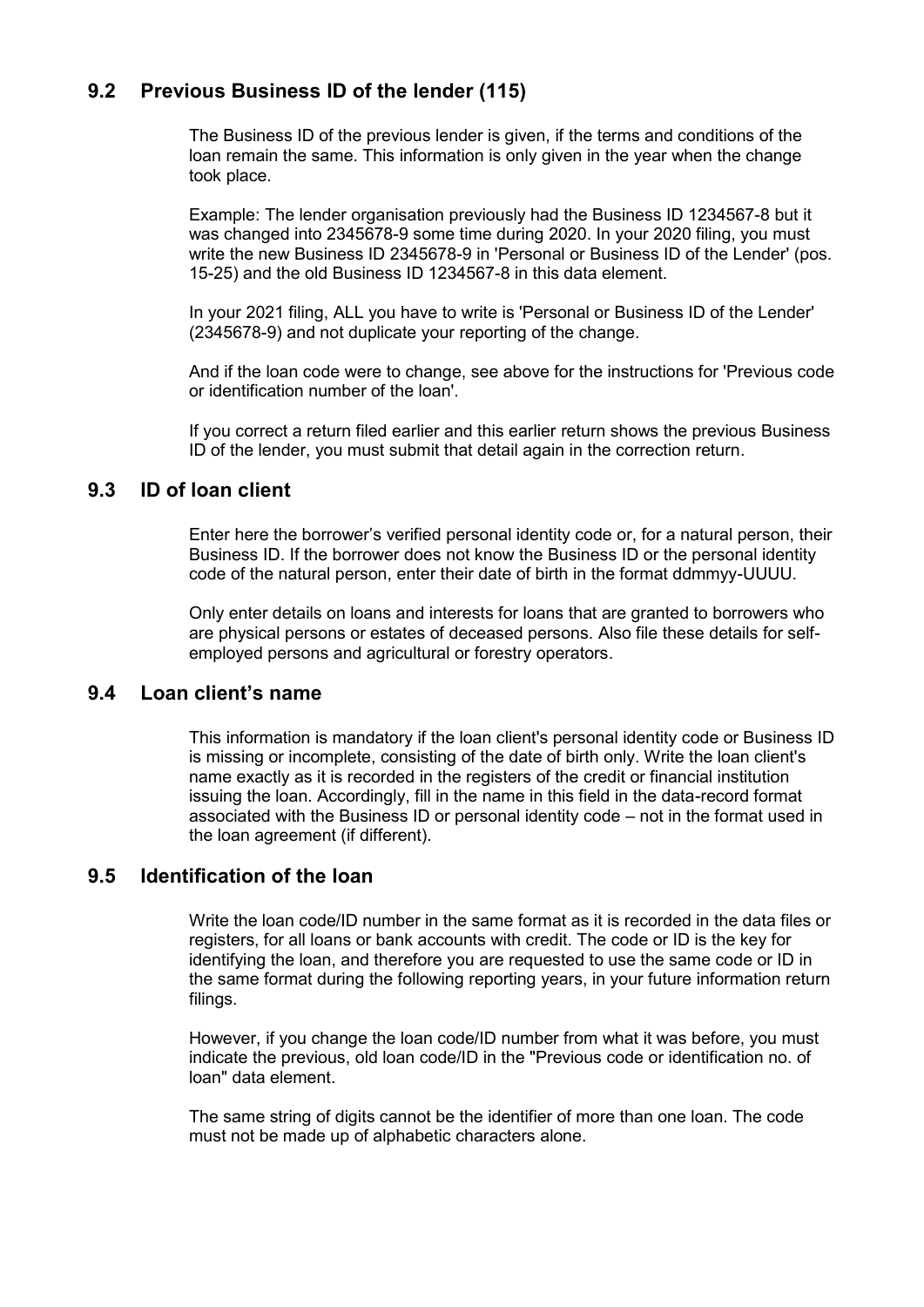## <span id="page-6-0"></span>**9.6 Principal as per 31 December**

The amount of the principal must be reported as the true end-of-year value.

Note: No data on the loan is required (no fixed-length formatted and no name-value formatted record), if

- Both its principal and interest equal zero euros or
- Its type is the 'running account' type of credit

#### <span id="page-6-1"></span>**9.7 Loans issued to several borrowers**

If a loan has been issued to more than one parties, you must create specific data sets for each one in order to give the details. In other words, if the two spouses share a loan, submit two sets of data. The first set must contain the personal details of the first spouse, amount of loan principal, amount of interest, and other information about the loan. The second set must contain the other spouse's personal details and repeat the loan information of the first set. Under 'Quantity of borrowers', fill in '2' to indicate how many loan clients (=borrowers, co-debtors) there actually are.

#### Illustration:

There are 3 co-debtors. On 31 December, the principal stands at €25,000 and €349.24 is the paid interest in the course of the year. You must prepare three sets of data. Each one of them only contains one borrower's personal identity code or Business ID. In all the three sets, the loan ID, loan amount and interest paid are to be entered identically. In 'Quantity of Borrowers', indicate the actual number of debtors who share the liability for the loan.

First set 000:VSLAINAE 058:2020 010:1234567-8 083:131052-000T 085:Lisa Jones 101:5556 102:09 104:349,24 106:25000,00 111:3 014:6612663-4\_LF 198:31012021161622 999:1 Second set 000:VSLAINAE 058:2020 010:1234567-8 083:121051-001T 085:Matt Lyons 101:5556 102:09 104:349,24 106:25000,00 111:3 014:6612663-4\_LF 198:31012021161622 999:2